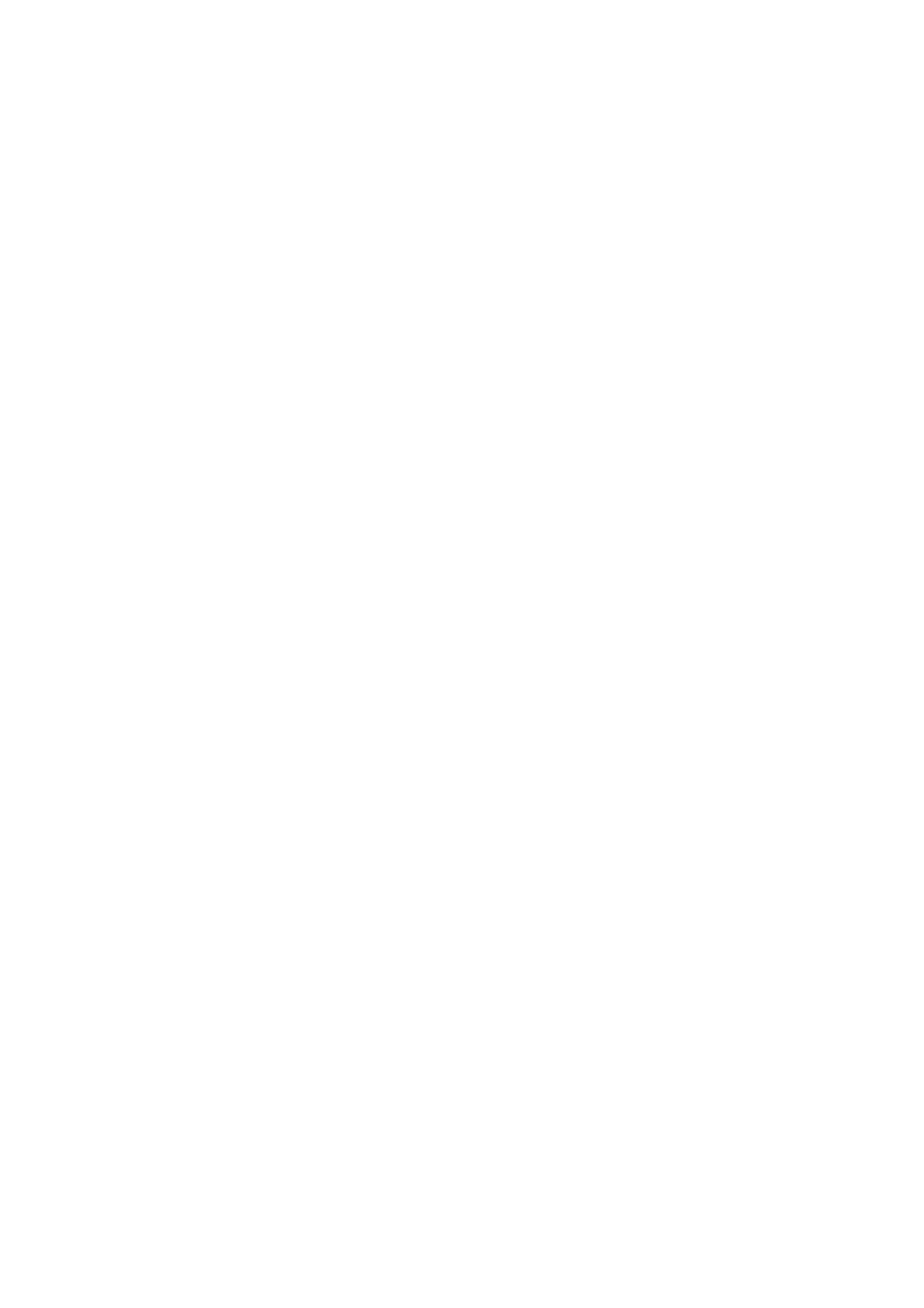$\mathbf I$ 

# Contents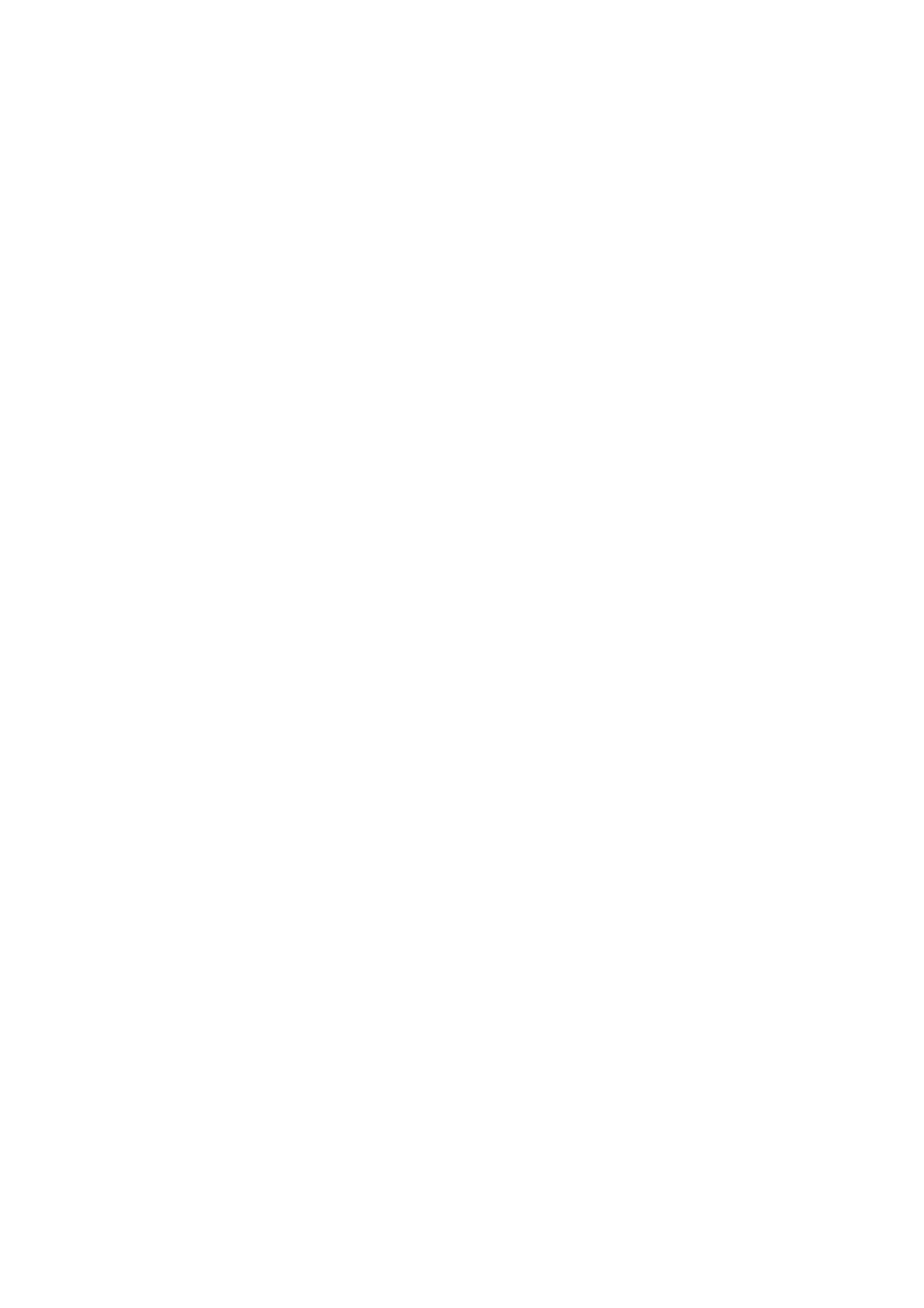# <span id="page-4-0"></span>**1** Introduction

This chapter describes a way of publishing EnviroMon data on a web site. By the end of this chapter, you will know how to:

- **•** select a publishing method appropriate to your business
- **generate JPEG images of graphs**
- **o** generate CSV data files for spreadsheets
- **display data from different sensor groups**
- **display data over different time ranges**
- $\bullet$  retrieve sample files to get you started with your own live web data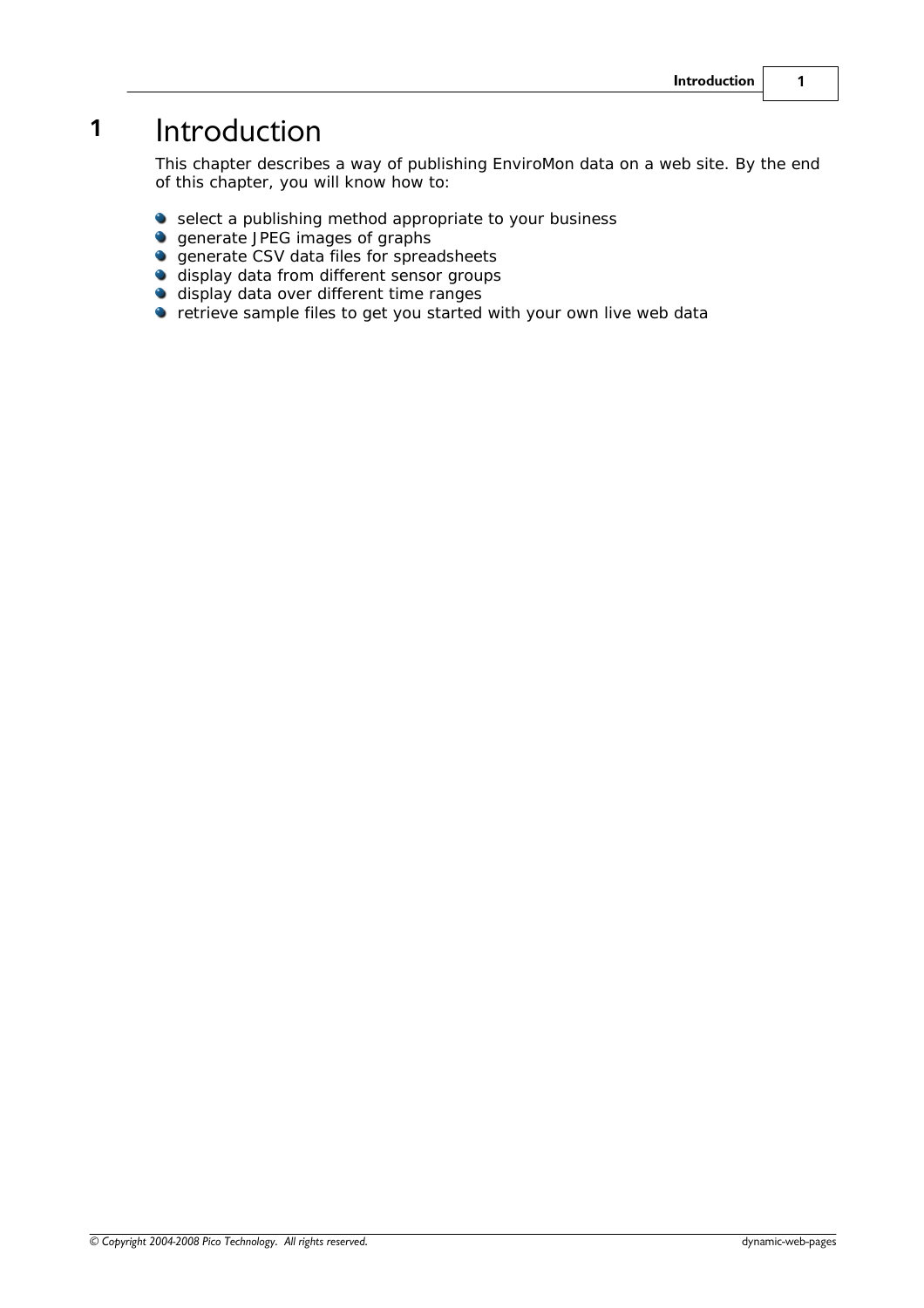# <span id="page-5-0"></span>**2** Command line syntax

The syntax available to operate the EnviroMon application from the command line is split into two categories:

- [time-based views](#page-7-0)<sup>|4</sup>, where data is plotted against time (on the x axis)
- <u>[instantaneous views](#page-9-0)</u>  $\binom{a}{b}$ , where the data is listed at a single point in time

A generic <u>[syntax reference](#page-5-1)</u>l <sup>2</sup> is included for quick lookup.

## <span id="page-5-1"></span>**2.1** Syntax reference

The command line can be used to:

- **download data**
- **generate a CSV (comma separated value) file**
- **generate a JPEG (image) file**

#### **Command Line Switches**

**Actions**

- -d download data (cannot be used in conjunction with other options)
- -j generate a JPEG file
- -c generate a CSV file

**Parameters**

- -r specify the time range (omit this completely for <u>instantaneous views</u> 6)
- -g specify a group of sensors

#### **Generic Syntax**

The following parentheses are for illustration and should not be entered in actual code (see <u>examples</u> 4 ):

| $\lceil$ $\rceil$ | optional parameter                         |
|-------------------|--------------------------------------------|
| $\langle$         | variable or filename                       |
|                   | $(a/b/c)$ use either a, b or c in the code |

**Downloading**

 $emw32 - d$ 

**Generating a CSV file**

```
emw32 -c"<filename>.csv" -r<start datetime>,<end datetime>
  [-g<group
name>]
```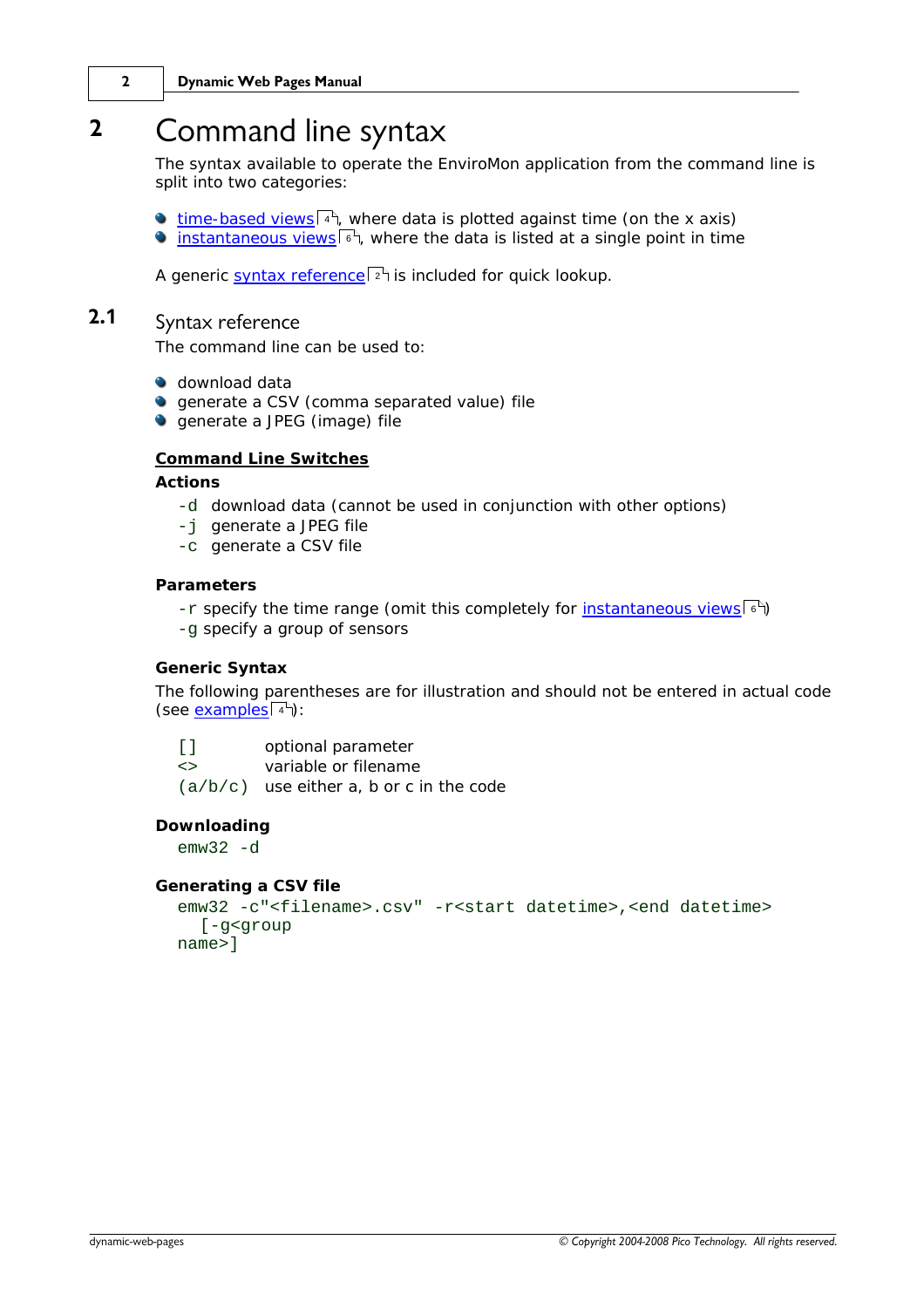**Generating a JPEG image** emw32 -j"<filename>.jpg,<width>,<height>,<quality>" -r<start datetime>,<end datetime> [-g<group name>] <width> - an integer representing the intended width of the output JPEG image in pixels - (default 640) <height> - an integer representing the intended height of the output JPEG image in pixels - (default 480) <quality> - an integer between 1 and 100; a higher number creates a better image but a bigger file (default 75) **Specifying a datetime** When specifying a datetime, there are three parameters: a **date**, a **time** and an **offset**, in that order. <date>[@<time>][(+/-)<offset>] (eg 03May01@13:00+2days) ...or <datetime>[(+/-)<offset>] (e.g. now-1month) **<date>** - (assumes a <time> of 00:00 unless otherwise specified) 15Dec01 or 01Jan02 etc. today - (current date) monday - (Monday preceding the current date) first - (first day of the current month) **<time>** 08:00 or 15:00 etc. **<datetime>** now - (date and time now) start - (date and time at the start, valid only in <end datetime>) end - (date and time at the end, valid only in <start datetime>) **<offset>** where <n> is a number (integer) of minutes/hours/days etc. <n>minute[s] <n>hours[s] <n>day[s] <n>week[s] <n>month[s]

<n>year[s]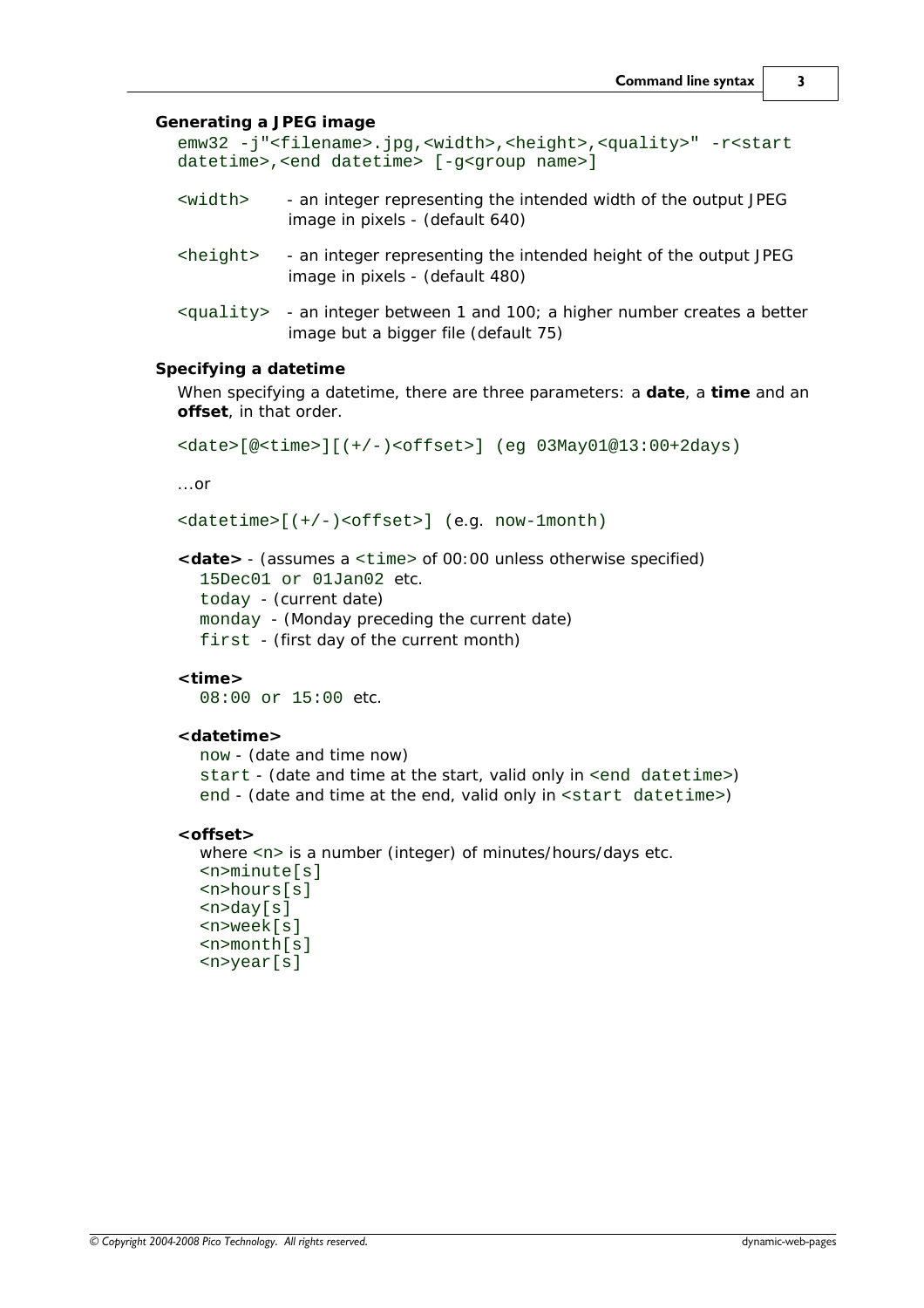#### **4 Dynamic Web Pages Manual**

### <span id="page-7-0"></span>**2.2** Time-based examples

The following examples are based on common scenarios you might face. The code supplied should be typed directly onto the command line in the application directory (usually C:\PICO). This help document may wrap MS-DOS commands onto the next line so be careful where you press 'Enter' (each new DOS command starts with ' emw32').

**Scenario 1 - Absolute (Fixed) time periods**

You want to download data into a CSV file (mydata.csv) between two fixed times (7:00am and 5:34pm) today (13 March 2002), for viewing in a spreadsheet.

```
emw32 -d
emw32 -c"mydata.csv" -r13Mar02@07:00,13Mar02@17:34
```
You now want to produce a JPEG image for the same time period. (You have already downloaded the data with emw32 -d so this can be omitted.)

emw32 -jmyimage.jpg -r13Mar02@07:00,13Mar02@17:34

Note the omission of double inverted commas around the filename, because the filename and path do not have spaces in them.

**Scenario 2 - Relative time periods**

Relative time periods are most useful for automatically generated content, which will be discussed further within the topic of <u>batch files</u> 8  $\,$  but they can provide a quick way of entering data for a specific data request.

For example, if you wanted all of the data from last Monday up to now, you would use the following:

```
emw32 - demw32 -c"mydata.csv" -rmonday@00:00,now
```
If they wanted to extend their search to include all data for this month so far (not including today as a part day):

```
emw32 - demw32 emw32 -c"mydata.csv" -rfirst@00:00,today@00:00
```
Offsets are very useful, within relative time periods, for specifying the length of time over which the data should be collected. For example, if you wanted to collect exactly one day's worth of data up to the present time:

```
emw32 - demw32 emw32 -c"mydata.csv" -rnow-1day,now
```
...or

emw32 emw32 -c"mydata.csv" -rnow-24hours,now

would give exactly the same CSV data file.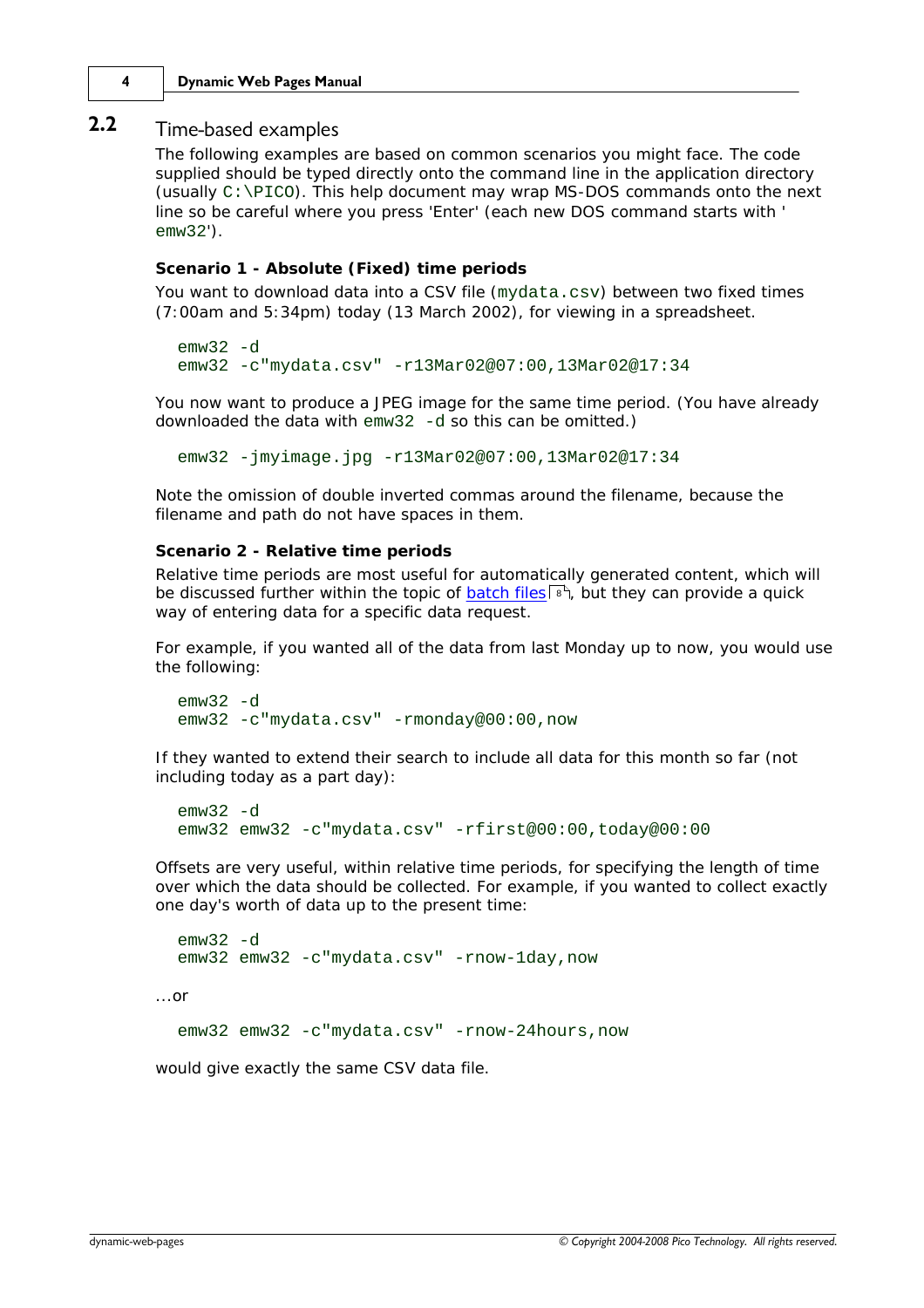**Scenario 3 - Specific sensor groups**

You have set up the sensor groups: kitchen; engineering office; production and admin. You now want to isolate a single group and save a JPEG of it in a subdirectory of PICO called engineering office.

```
emw32 -d
emw32 -j"c:\PICO\engineering office\eng office.jpg" -
r04Jan03@08:30,10Mar03@17:55 -gengineering office
```
#### **Scenario 4 - Resizing the JPEG image**

It turns out that the image produced above is not big enough to fit the entire screen. You want to increase the size of the image to 1024x768 but you have limited disk space. You decide to reduce the file size of the image by reducing its quality to 50% instead of its default, which is 75%:

```
emw32 - demw32 -j"c:\PICO\engineering office\eng office.jpg,1024,768,50"
  -
r04Jan03@08:30,10Mar03@17:55 -gengineering office
```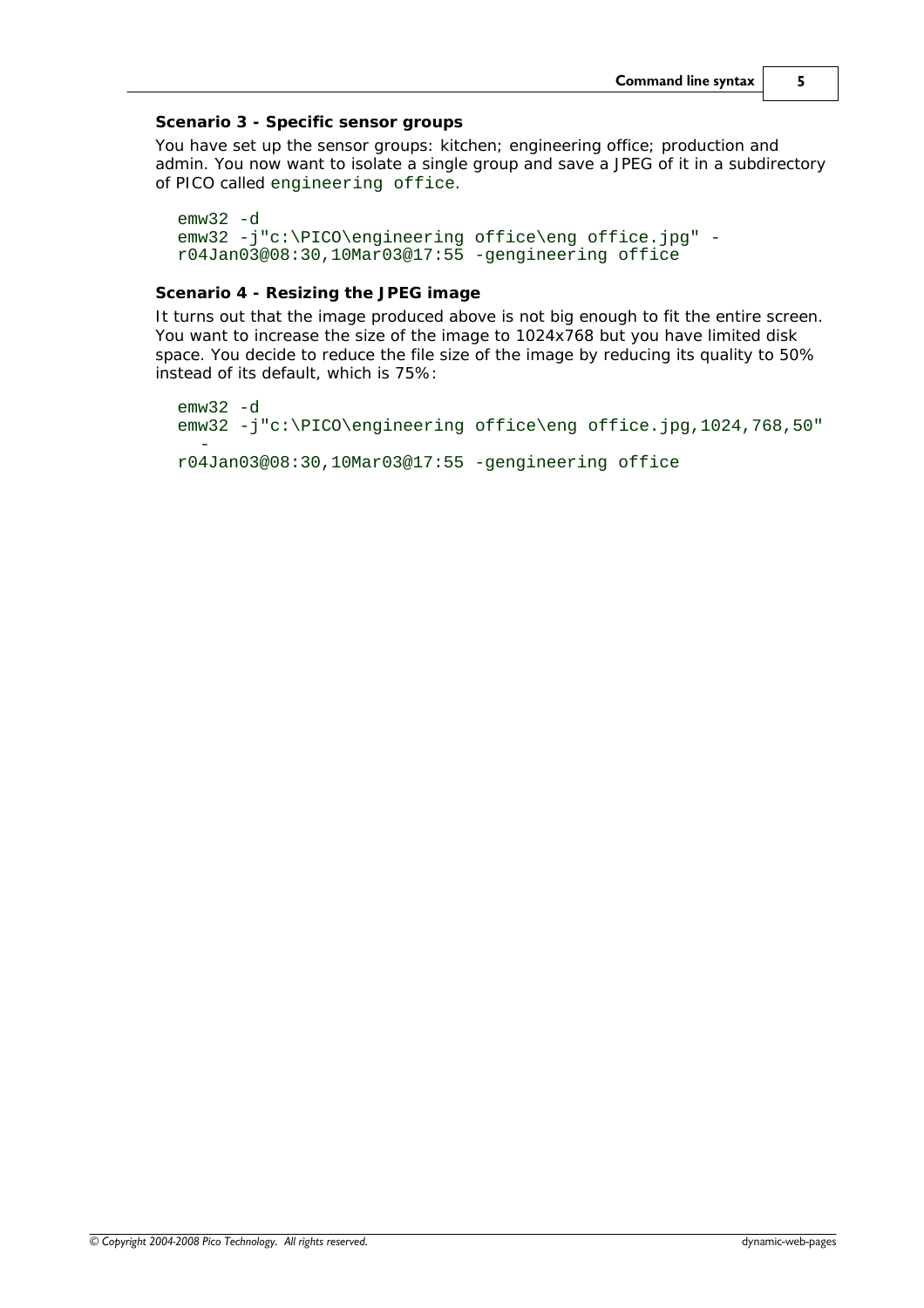#### **6 Dynamic Web Pages Manual**

### <span id="page-9-0"></span>**2.3** Instantaneous examples

Instantaneous CSV data files and JPEG image files are taken from the monitor view in EnviroMon. They only show data for one point in time, which is always the most recent reading.

## <span id="page-9-1"></span>**2.3.1** Enabling monitor downloads

One modification to the C:\PICO\envimon.ini file is required to enable these downloads.

- Open the envimon. ini file.
- **Insert the highlighted line of text in the location shown below (at the end of the** section headed by [General]):

| <b>C</b> envimon.ini - Notepad                                                                                                                                                                                                                                                                                                                                   | $ \Box$ $\times$ |
|------------------------------------------------------------------------------------------------------------------------------------------------------------------------------------------------------------------------------------------------------------------------------------------------------------------------------------------------------------------|------------------|
| <u>E</u> dit <u>S</u> earch <u>H</u> elp<br>File:                                                                                                                                                                                                                                                                                                                |                  |
| [General]<br>Release=Beta Jul 12002<br><b>Application=EMW</b><br>StartMode=0<br>MinutesPerReading=1<br>SampleMode=0<br>MaxReadings=1000<br><b>Session=0</b><br>DataPath=.\<br>BackupPath=a:\<br>AutoBackup=No<br><b>DeleteAfter=0</b><br>NoOfLoqqers=1<br><b>NoOfSensors=3</b><br><b>Confiqured=Yes</b><br><b>NoOfGroups=6</b><br><b>CurrentFile=monitor.csv</b> |                  |
| <b>[Events]</b><br><b>NoOfActive=1</b><br><b>Active1=93</b>                                                                                                                                                                                                                                                                                                      |                  |

Save and close this file.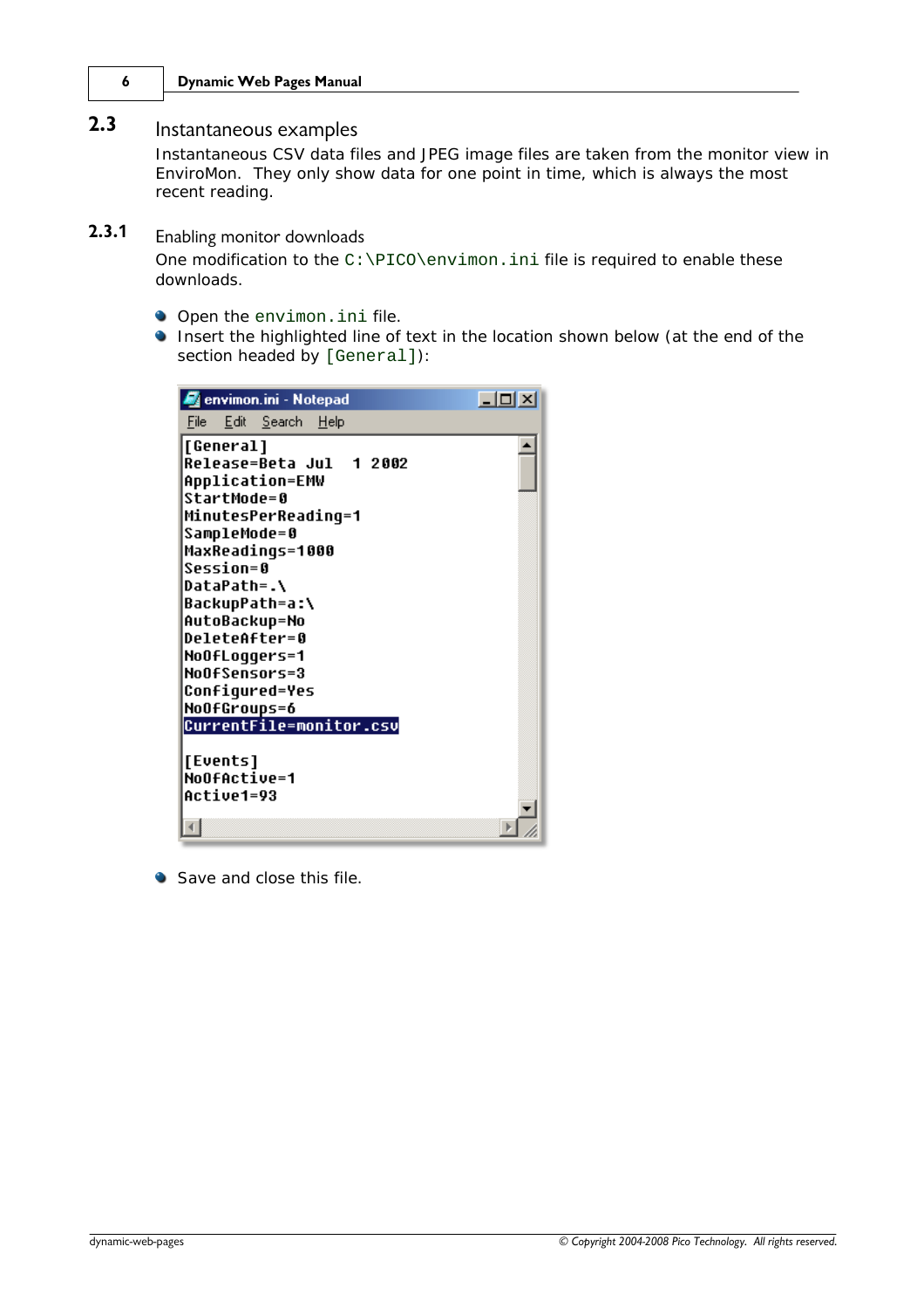### **2.3.2** Examples of creating files

#### **2.3.2.1** Monitor CSV files

To manually download and create a monitor.csv file use the following code at the command line:

emw32 -d

To do this automatically, just leave EnviroMon running and a new CSV file will be created every time a sample is taken.

#### **2.3.2.2** Monitor JPEG files

To download and create a JPEG file use the following code at the command line:

emw32 -d emw32 -jmonitor.jpg

The -g<group name> can be appended optionally to view specific groups in the JPEG image.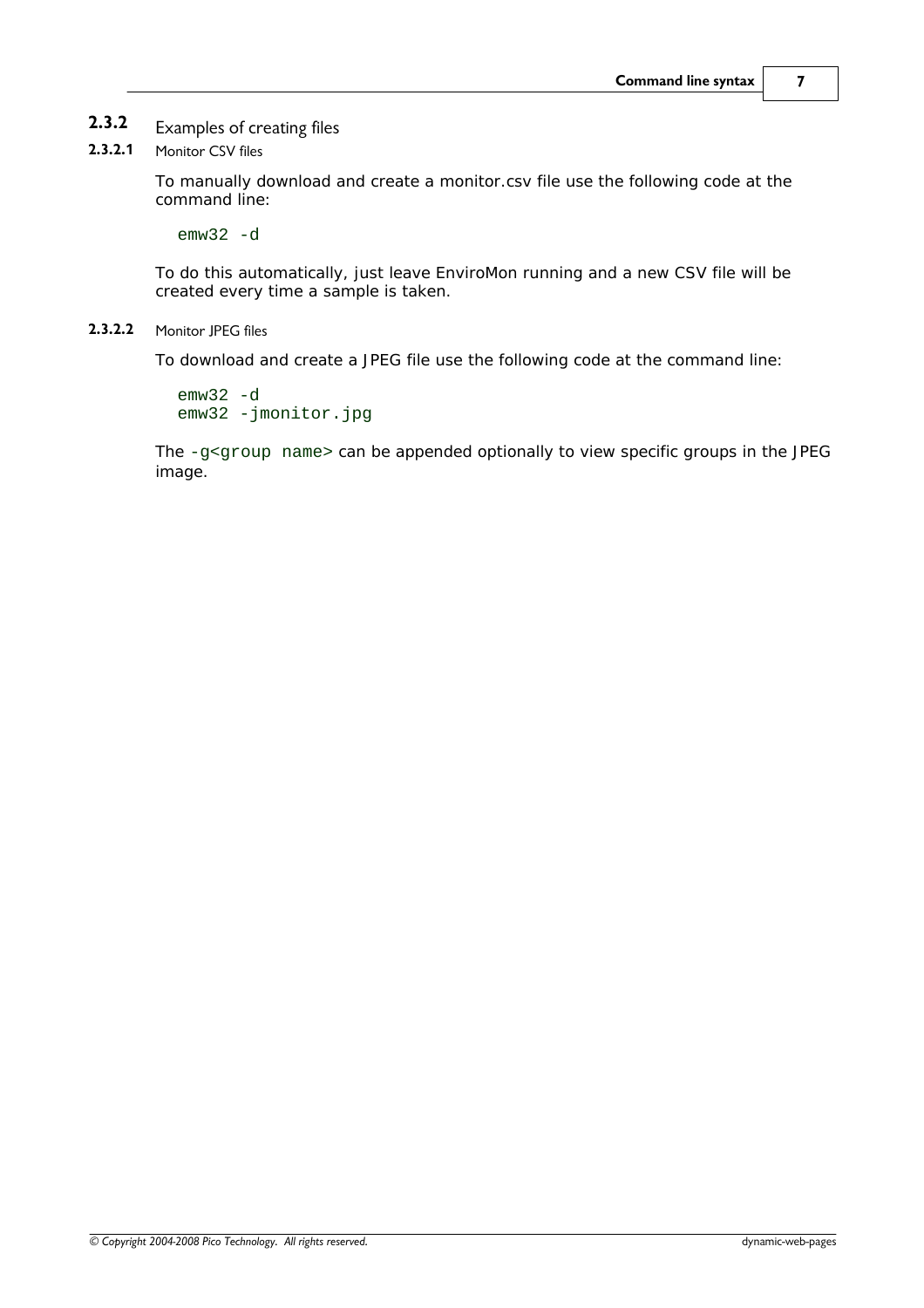#### **8 Dynamic Web Pages Manual**

#### <span id="page-11-0"></span>**2.4** Batch files

Batch files are text files that the operating system uses to run a sequence of MS-DOS operations through the command line. This section shows you how to create a basic batch file and where it may be applicable.

For sample batch files see <u>[Customer Support](#page-16-0)</u> 13 .

This help file does not cover scheduling batch files. For information on this see the Windows help file on Scheduled Tasks.

**Creating a new batch file**

- 1. Open notepad from the Start menu
- 2. Write the batch instructions using the [Syntax Reference](#page-5-1)  $z^h$  and the guidance below
- 3. Select **File|Save As...** and name the file with the extension '.bat' (e.g. myBatch.bat)
- 4. If you want to edit the batch file further, open it in Notepad

Note: double-clicking the batch file with the mouse will run the commands within the file.

You are now ready to start entering commands into the open batch file.

#### **Writing the batch file**

For <u>[basic syntax](#page-5-1)lein and [samples](#page-7-0)</u> in the various scenarios see the applicable link. It is important to always use relative dates and times if your batch file is for a scheduled task, otherwise your data will quickly become out of date. The following code is an example of a basic batch file for taking the last week's data, yesterday's data, today's data up to now and an instantaneous monitor view:

```
emw32 - demw32 -cweek.csv -rtoday@00:00-1week,today@00:00
emw32 -jweek.jpg -rtoday@00:00-1week,today@00:00
emw32 -cweek.csv -rtoday@00:00-1day,today@00:00
emw32 -jweek.jpg -rtoday@00:00-1day,today@00:00
emw32 -cweek.csv -rtoday@00:00,now
emw32 -jweek.jpg -rtoday@00:00,now
emw32 -jmonitor.jpg
```
#### **Remember**

- Always download first with the -d switch (first line).
- Always use relative dates and times unless there is a particular reason not to.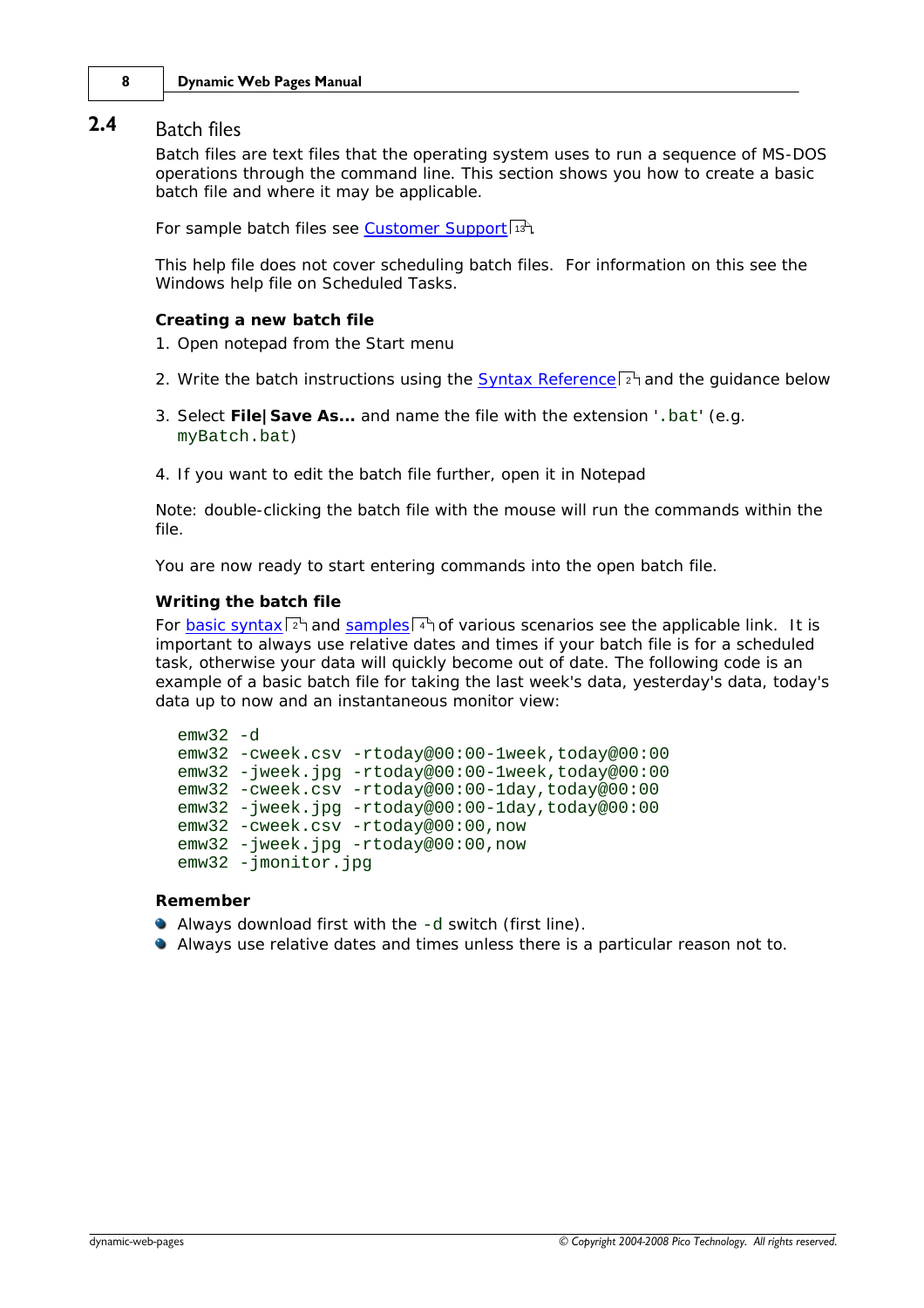# <span id="page-12-0"></span>**3** Publication methods

#### **Methods**

Two main publication methods are supported by the EnviroMon software:

- a very <u>[safe method](#page-13-0)</u> on, where a computer inside the firewall periodically generates a fixed set of images and posts them through the firewall
- a more <u>interactive method</u> & where the EnviroMon software dynamically creates images on request.

#### **Applications**

These methods could be used in many commercial applications such as:

- to provide several users, within a company, with access to EnviroMon data
- to provide customers with access to EnviroMon data
- to enable remote access (for example, so that you can check a system from home when an alarm occurs)

#### **Requirements**

The EnviroMon system generates only JPEG images or CSV text files, not web pages. This means that you can easily design web pages tailored to your requirements, incorporating the JPEG images and the buttons to download the CSV files.

The safe method does not require a permanent internet connection. It could connect to the internet through a dial-up line, or could be placed safely behind a firewall on a company network. It is also relatively easy to set up, asyou only need to customise the simple <u>[example files](#page-15-0)</u>  $\left| \right. ^{p}\right\rangle$  to provide the images that you require. The EnviroMon software can run on any Windows computer, and the web server can run on any platform (including an ISP's server).

The interactive version must have the EnviroMon software running on an Windows 32-bit machine that is directly connected to the Internet. You will need to be capable of writing HTML and CGI scripts to provide fully interactive operation.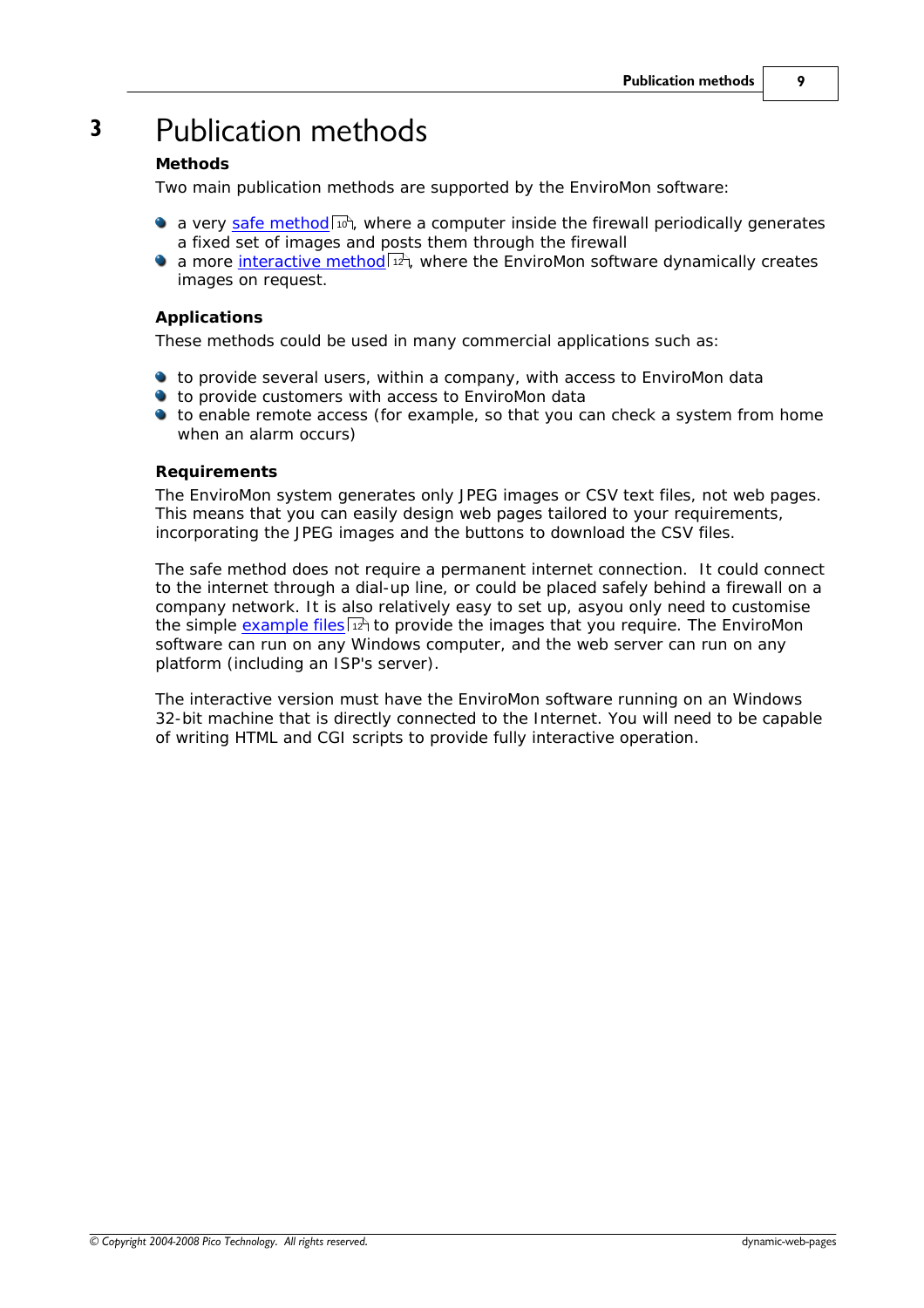# <span id="page-13-0"></span>**3.1** Periodic updates

To create a fixed set of images, the following steps are required:

- 1. Install and configure EnviroMon fully.
- 2. Create a user account on your web server, and authorise the user to FTP data into the directory for the image files. If possible, you should ensure that this user account cannot modify any other directories on your server.
- 3. Copy [upload.ftp](http://www.picotech.com/dynamic/enviromon.zip) and [enviromon.bat](http://www.picotech.com/dynamic/enviromon.zip) to your EnviroMon installation directory (usually C:\PICO).
- 4. Modify the FTP control file, upload. ftp, with the name of your server, your username and your password:



- 5. (Optional HTML experts only) Modify the [enviromon.html](http://www.picotech.com/dynamic/enviromon.zip) (e.g. to contain your company details)
- 6. Upload [enviromon.html](http://www.picotech.com/dynamic/enviromon.zip) to your web server.
- 7. (Optional if you have customised the HTML page) Modify the sample <u>batch file</u>l  $s$ <sup>h</sup>, [enviromon.bat](http://www.picotech.com/dynamic/enviromon.zip), to produce the different JPEGs or CSVs that you may require.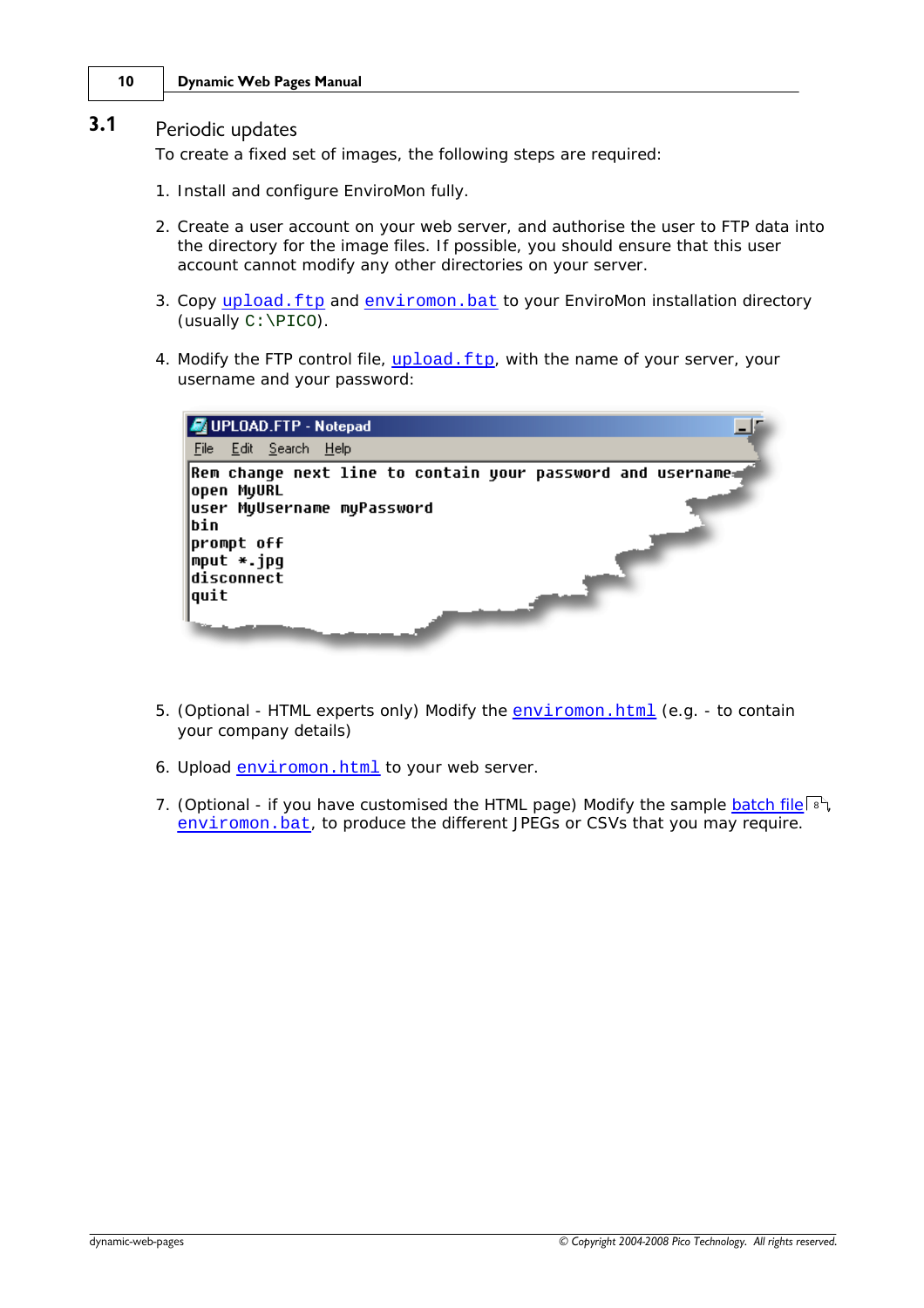8. Set [enviromon.bat](http://www.picotech.com/dynamic/enviromon.zip) to run as a scheduled task. Select **Start | Settings | Control Panel**, then open **Scheduled Tasks** and use **addScheduledTask** to begin the Windows wizard. Select C:\PICO\enviromon.bat as the file to run with the **Browse** button:



| <b>Select Program to Schedule</b>                         |                                                                                                                                                                                                                                                                                                                                                                                                                                                                                                                                                                                                                                                                                 | 2x                                                                                                                                                                                                                        |
|-----------------------------------------------------------|---------------------------------------------------------------------------------------------------------------------------------------------------------------------------------------------------------------------------------------------------------------------------------------------------------------------------------------------------------------------------------------------------------------------------------------------------------------------------------------------------------------------------------------------------------------------------------------------------------------------------------------------------------------------------------|---------------------------------------------------------------------------------------------------------------------------------------------------------------------------------------------------------------------------|
| Look in:                                                  | $\Box$ PICO                                                                                                                                                                                                                                                                                                                                                                                                                                                                                                                                                                                                                                                                     | 中国管理・                                                                                                                                                                                                                     |
| <b>History</b><br>Desktop<br>My Computer<br>My Network Pl | ê<br>圜<br>distrib.GID<br>drivers<br>emwcurr.txt<br>11840722.RDG<br>distrib.hlp<br>G<br>emwevent.log<br>€<br>ite.<br>11849197.RDG<br>∾<br>drdag32.dll<br>Ы<br>envimon.ini<br>ite.<br>adc10032.dll<br>enviromon.bat<br>is.<br>druck.psc<br>N<br>adc1032.dll<br><b>Envioneywel.psc</b><br>∾<br>emagnt32.exe<br>adc1132.dll<br>Humid.PLW<br>N<br>emw.exe<br>ira I<br>adc1632.dll<br>emw044.dll<br>iil15.dll<br>N<br>۰<br>∾<br>adc200.hlp<br>emw044.GID<br>lemheme.psc<br>in.<br>ADC20032.dll<br>।∾<br>emw044.hlp<br><b>tal</b> main5.bin<br><sup>n</sup> c <sub>o</sub> CalRH02.exe<br>emw32.exe<br><b>D</b> monitor.csv<br>™ਪ੍ਰੋ MONITORJPG<br>■ convaddr.exe<br>emw32044.dll<br>۰ | बी PLAYER.PLS<br>plw.hlp<br>蜀 plw.ini<br>plw044.hlp<br>l <mark>l</mark> l, plw32.exe<br>plw32044.dll<br>∾⊺<br>ø<br>premove.dat<br>$\mathbb X$ premove.exe<br>PSW.hlp<br>PSW044.GID<br>io.<br>PSW044.hlp<br>$\blacksquare$ |
|                                                           | enviromon.bat<br>File name:                                                                                                                                                                                                                                                                                                                                                                                                                                                                                                                                                                                                                                                     | $Q$ <sub>pen</sub>                                                                                                                                                                                                        |
|                                                           | Files of type:<br>Programs                                                                                                                                                                                                                                                                                                                                                                                                                                                                                                                                                                                                                                                      | Cancel                                                                                                                                                                                                                    |

9. Sit back and wait for the first update...

[Customer support](#page-16-0)  $\boxed{13}$  is detailed here.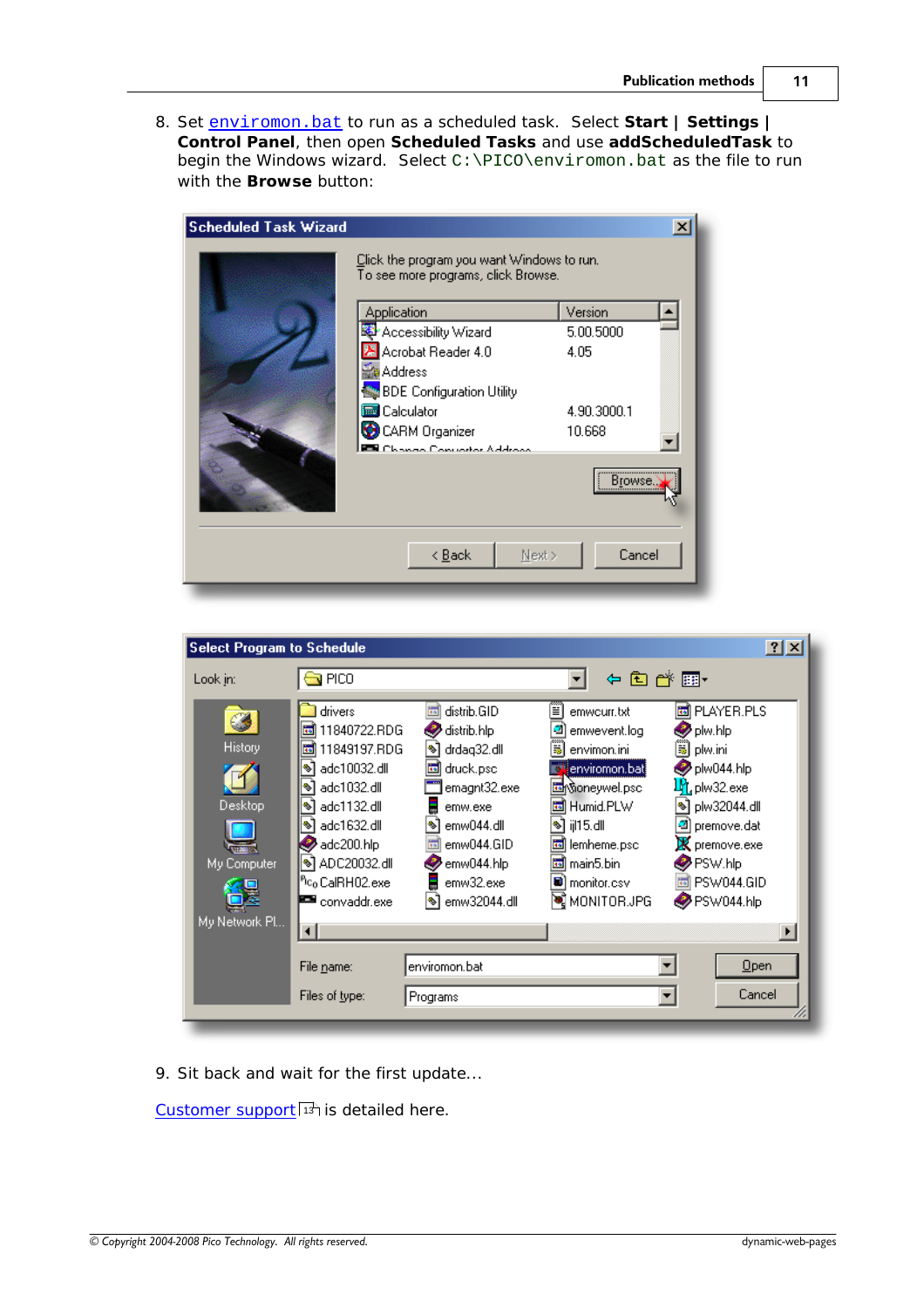## <span id="page-15-0"></span>**3.2** Interactive updates

An interactive system could specify time ranges fully, using the following style of [command line syntax](#page-5-1) 2 f:

```
emw32 -jfred.jpg -r01May02@00:00,08May02@23:59
```
The way in which this example line of code can be generated is dependent on your choice of web technologies. The customer support given in this area is listed <u>[here](#page-16-0)</u> | 13 ].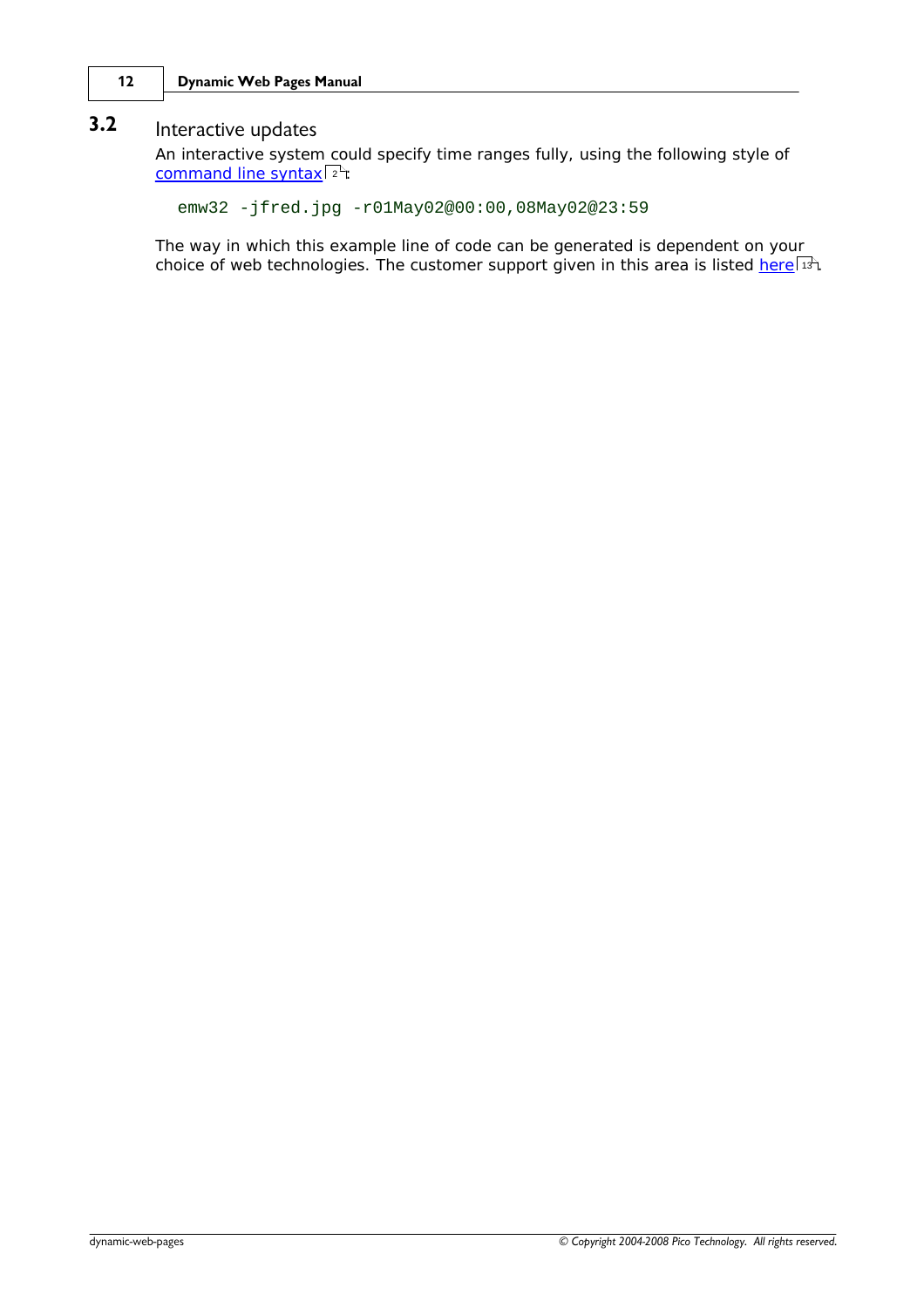# <span id="page-16-0"></span>**4** Customer support

We provide the following support:

- step by step <u>[instructions](#page-13-0)</u> কৰি in the help file
- $\bullet$ sample batch file to periodically generate a JPEG file and run FTP
- sample FTP control file to log into an FTP account and upload the JPEG file
- a sample HTML file that displays the JPEG image

These 3 files are located the 'examples\periodic\' subdirectory of the EnviroMon installation directory (usually  $C:\PECO$ ) or they are available online from here.

Examples for developing interactive update websites are not currently available, but you can develop systems using your own server-side scripting languages to operate EnviroMon from the command line.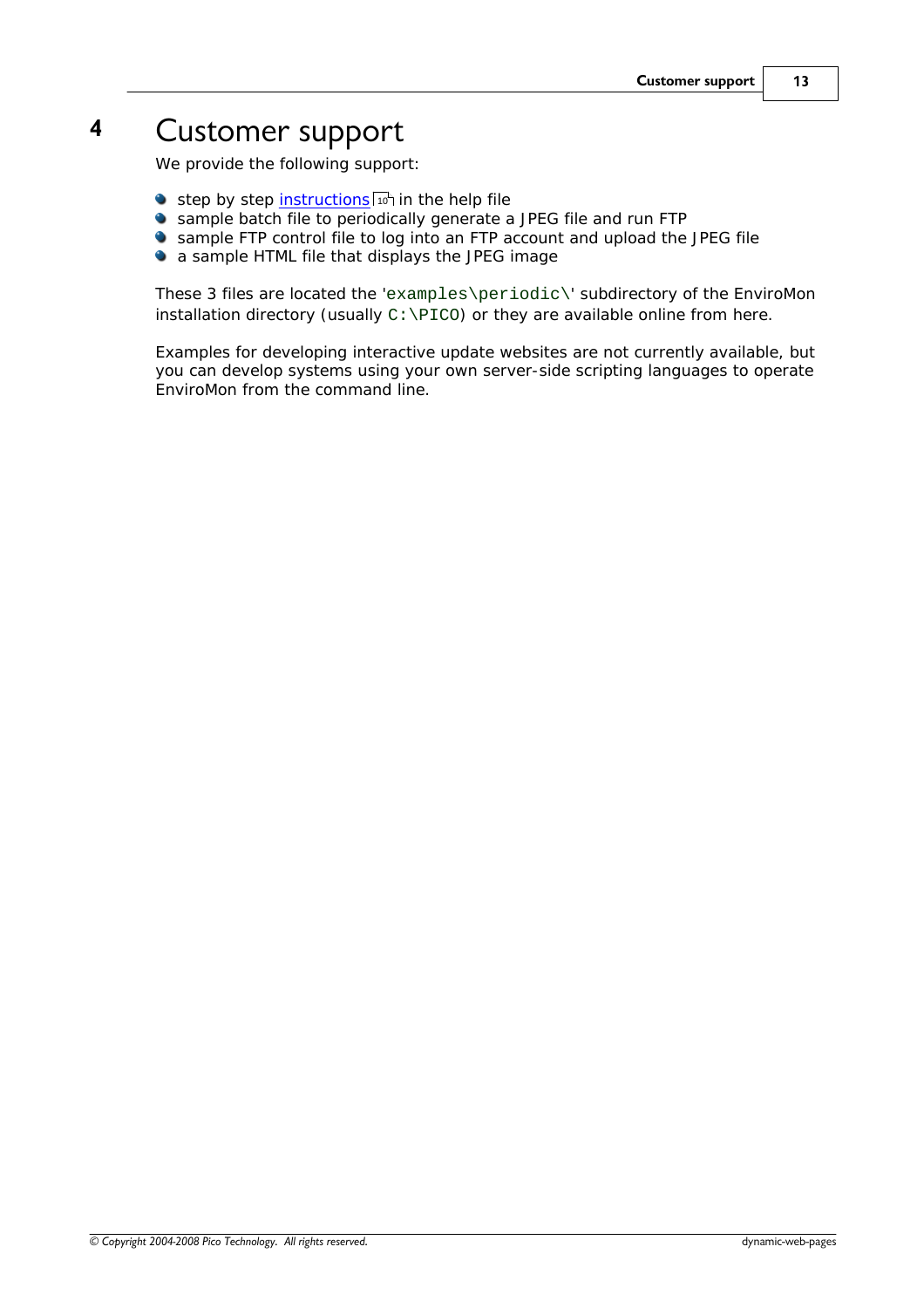# <span id="page-17-0"></span>**5** Glossary

**CSV** - A CSV (comma-separated value) file is a text file that delimits (separates) entries with commas.

**JPEG** - A JPEG is one of the most widely supported cross-platform image formats. The JPEG is most effective when used to compress photographic images.

**FTP** - FTP (file transfer protocol) is the most standard way of uploading and downloading files across an internet connection. There are many Windows applications available to automate FTP actions. Type ' $ftp -$ ?' from the MS-DOS command line for more information.